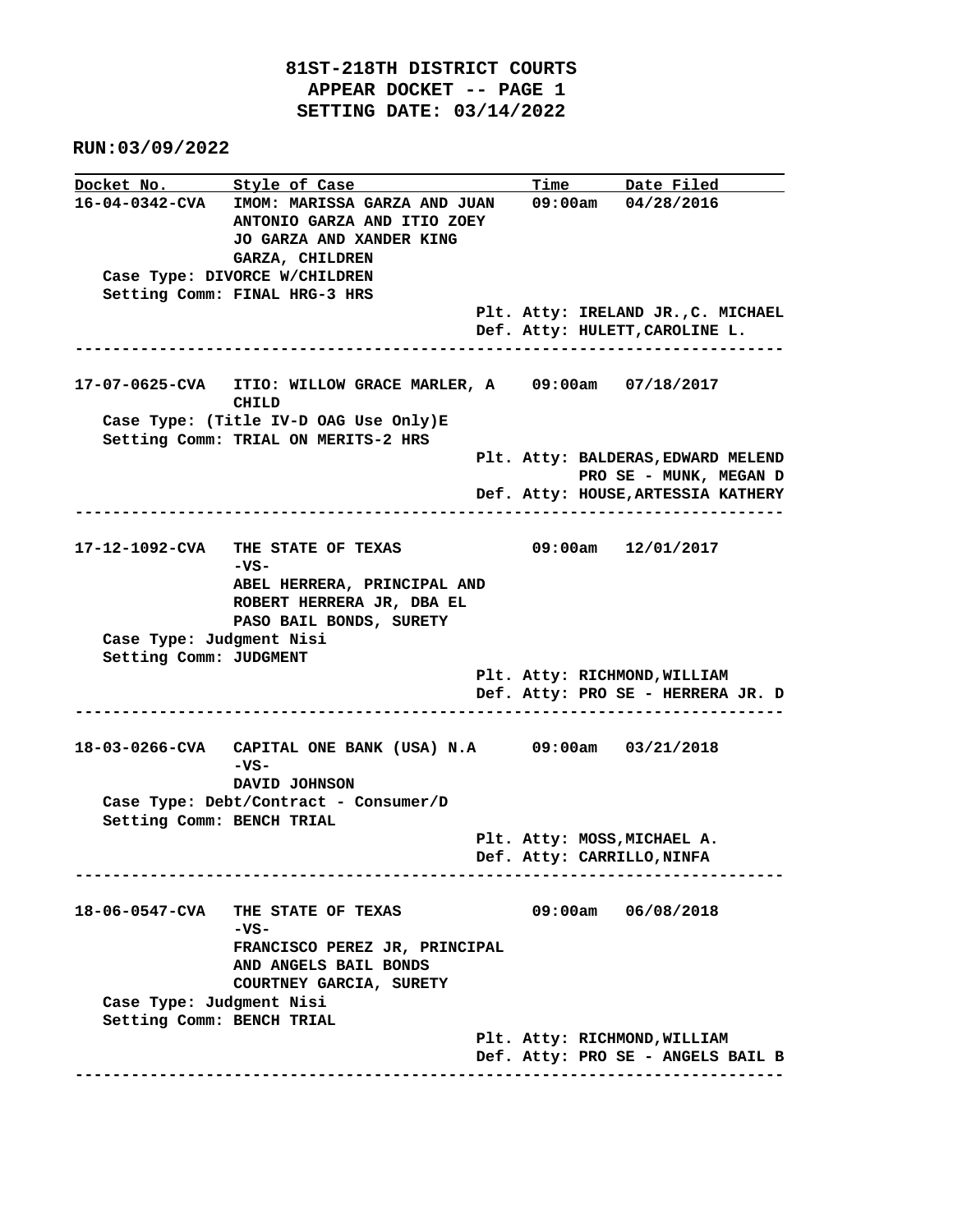**RUN:03/09/2022**

|                           | Docket No. Style of Case                 |                              | Time Date Filed                   |  |  |  |
|---------------------------|------------------------------------------|------------------------------|-----------------------------------|--|--|--|
|                           | 18-07-0691-CVA THE STATE OF TEXAS<br>VS. |                              | $09:00am$ $07/23/2018$            |  |  |  |
|                           | JOSEPH GOURLEY, PRINCIPAL AND            |                              |                                   |  |  |  |
|                           | ANGEL'S BAIL BONDS, SURETY               |                              |                                   |  |  |  |
| Case Type: Judgment Nisi  |                                          |                              |                                   |  |  |  |
| Setting Comm: BENCH TRIAL |                                          |                              |                                   |  |  |  |
|                           |                                          | Plt. Atty: RICHMOND, WILLIAM |                                   |  |  |  |
|                           |                                          | Def. Atty:                   |                                   |  |  |  |
|                           | 18-08-0806-CVA THE STATE OF TEXAS        |                              | 09:00am 08/21/2018                |  |  |  |
|                           | VS.                                      |                              |                                   |  |  |  |
|                           | REY MARTINEZ, PRINCIPAL AND              |                              |                                   |  |  |  |
|                           | BRUCE E. EMBREY DBA A-ACTION             |                              |                                   |  |  |  |
|                           | BAIL BONDS, SURETY                       |                              |                                   |  |  |  |
| Case Type: Judgment Nisi  |                                          |                              |                                   |  |  |  |
| Setting Comm: BENCH TRIAL |                                          |                              |                                   |  |  |  |
|                           |                                          |                              | Plt. Atty: RICHMOND, WILLIAM      |  |  |  |
|                           |                                          |                              | Def. Atty: PRO SE - A-ACTION BAIL |  |  |  |
|                           | 18-08-0809-CVA THE STATE OF TEXAS        |                              | $09:00am$ $08/21/2018$            |  |  |  |
|                           | VS.                                      |                              |                                   |  |  |  |
|                           | ADOLFO GARCIA, PRINCIPAL AND             |                              |                                   |  |  |  |
|                           | AAA ACE BAIL BONDS dba                   |                              |                                   |  |  |  |
|                           | DARRELL NEWMAN-SURETY AGENT,             |                              |                                   |  |  |  |
|                           | <b>SURETY</b>                            |                              |                                   |  |  |  |
| Case Type: Judgment Nisi  |                                          |                              |                                   |  |  |  |
| Setting Comm: BENCH TRIAL |                                          |                              |                                   |  |  |  |
|                           |                                          |                              | Plt. Atty: RICHMOND, WILLIAM      |  |  |  |
|                           |                                          |                              | Def. Atty: PRO SE - DARRELL NEWMA |  |  |  |
|                           |                                          |                              |                                   |  |  |  |